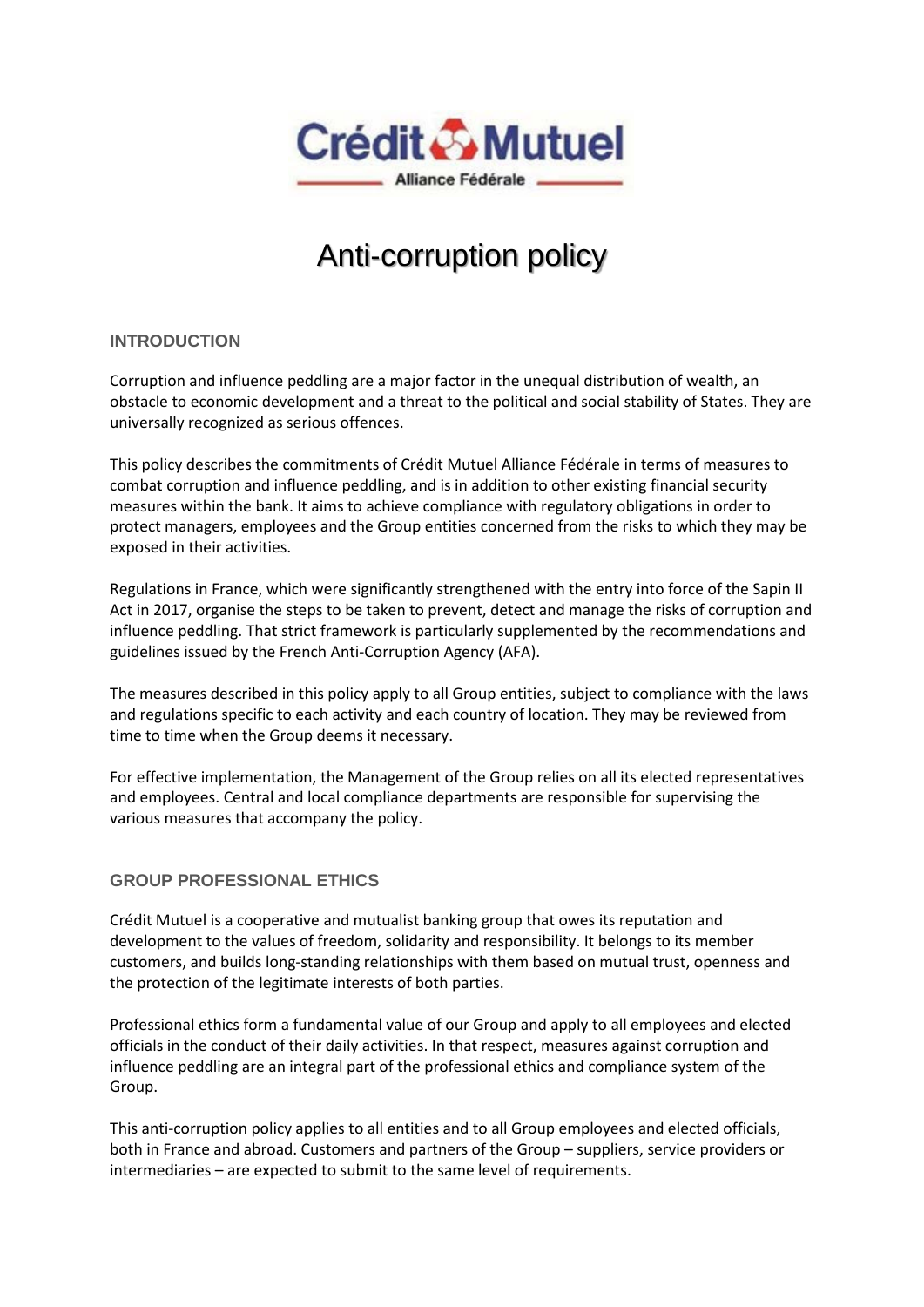### **UNCOMPROMISING POLICY OF THE GROUP**

Crédit Mutuel does not accept any form of corruption or influence peddling.

Crédit Mutuel requires unimpeachable behaviour that reinforces the trust of customers, employees and partners.

Crédit Mutuel asks its employees to be uncompromising in matters of corruption and influence peddling, whether active or passive, external or internal, private or public.

It expects them to follow the established rules in their work, defend the interests of customers and those of the Group and be attentive to incentives that may be related to corruption or influence peddling.

In that context, they are asked to report to their line managers or to the Compliance Department any suspicion of corruption involving an employee, client or partner and any potential conflict of interest that may be detected in the course of their professional activities.

No employee may take part in corruption or influence peddling. Any act of corruption or noncompliance with this policy shall be sanctioned in accordance with the provisions of company regulations.

Further, the partners of the Group are similarly expected to demonstrate integrity. Any participation in corruption by a partner could to the immediate termination of the business relationship.

### **GOVERNANCE AND IMPLEMENTATION OF THE SYSTEM**

The management bodies of the Group are accountable for the implementation and supervision of the anti‐corruption programme to its stakeholders (employees, suppliers, customers, public authorities,etc.).

They thus create the conditions for effective governance of anti-corruption compliance by undertaking to set up an anti‐corruption programme, promoting and disseminating a culture of corruption prevention, mobilising appropriate resources, defining the conditions for organising the compliance function, ensuring the deployment of this programme and ensuring compliance with the anticorruption commitments of the Group.

In accordance with best practices recognised by the AFA, the head of the compliance department is responsible for leading the deployment, implementation, evaluation and updating of the anticorruption compliance programme, in close cooperation with the various concerned functions within the organisation.

The mechanism thus makes it possible to coordinate measures against corruption with other related areas, which include measures against money laundering and terrorist financing, measures against fraud, export controls and compliance with international sanctions, prevention of market abuse and prevention of conflicts of interest.